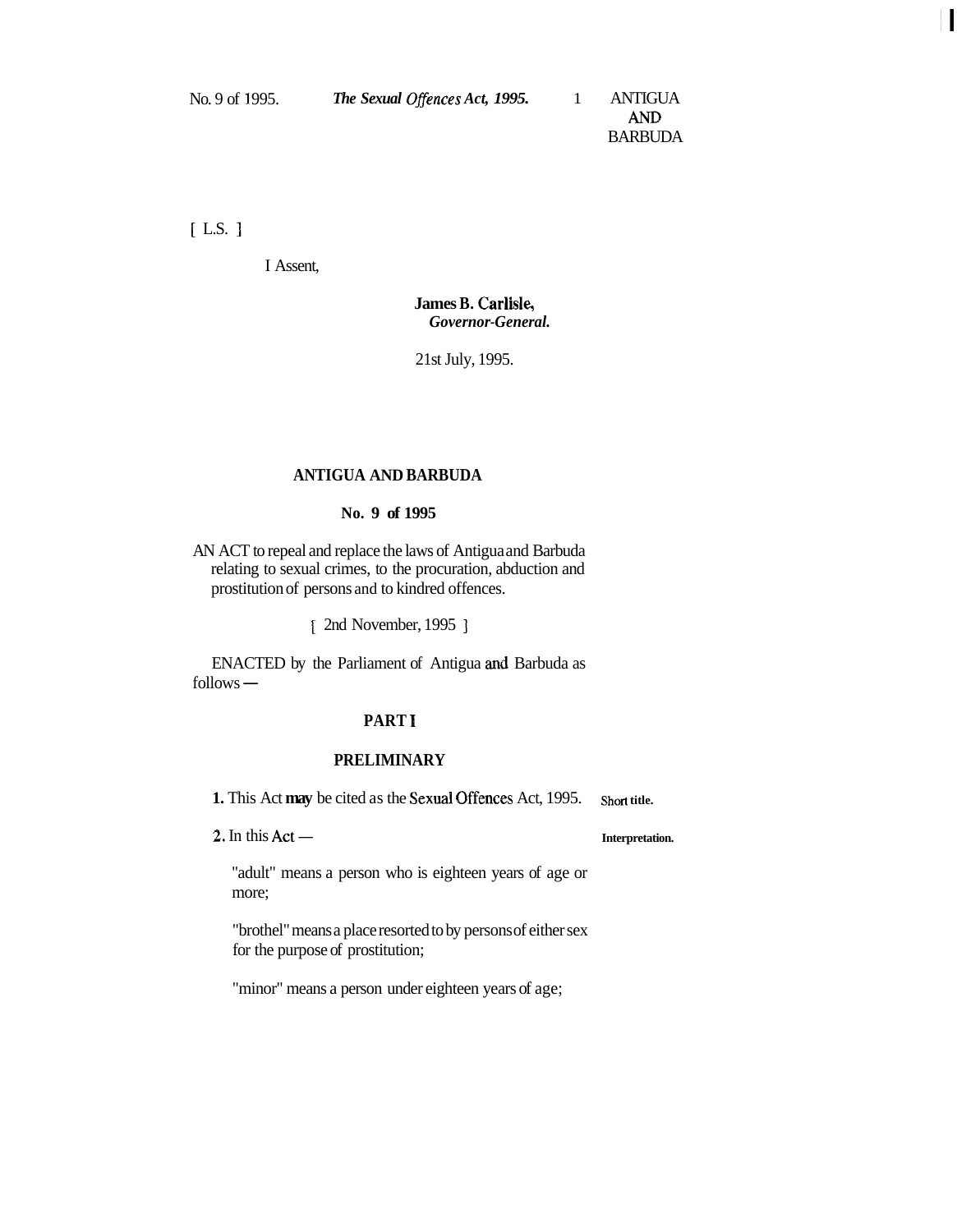#### ANTIGUA 2 *The Sexual Offences Act, 1995*. No. 9 of 1995.

"prostitute" means a person of either sex who engages in prostitution;

"prostitution" means the offering of the body by aperson of ermer sex for the purpose of arousing or gratifying the sexual desire of another for payment in return.

#### **PART I1**

#### **OFFENCES AND THE PROSECUTION AND PUNISHMENT OF OFFENCES**

Rape. **3.** (1) **A** male person commits the offence of rape when he has sexual intercourse with a female person who is not his wife **3.** (1) **A** i<br>has sexual in<br>either  $-$ 

- *(a)* without her consent where he knows that she does not consent to the intercourse or he is reckless **as** to whether she consents to it; or
- $(b)$  with her consent where the consent  $-$ 
	- (i) is extorted by threats or fear of bodily harm to her or to another; or
	- (ii) is obtained by impersonating her husband; or
	- (iii) is obtained by false and fraudulent representations as to the nature of the act.

(2) **A** male person who commits the offence of rape is liable on conviction to imprisonment for life.

Sexual assault **by a**  $\frac{4}{1}$ . (1) **A** husband commits the offence of sexual assault when husband in certain be been sexual intercourse with his wife without her consent by husband in certain he has sexual intercourse with his wife without her consent by circumstances. force or fear where there is in existence in relation to them —

- (i) a *decree nisi* of divorce;
- (ii) a decree of judicial separation;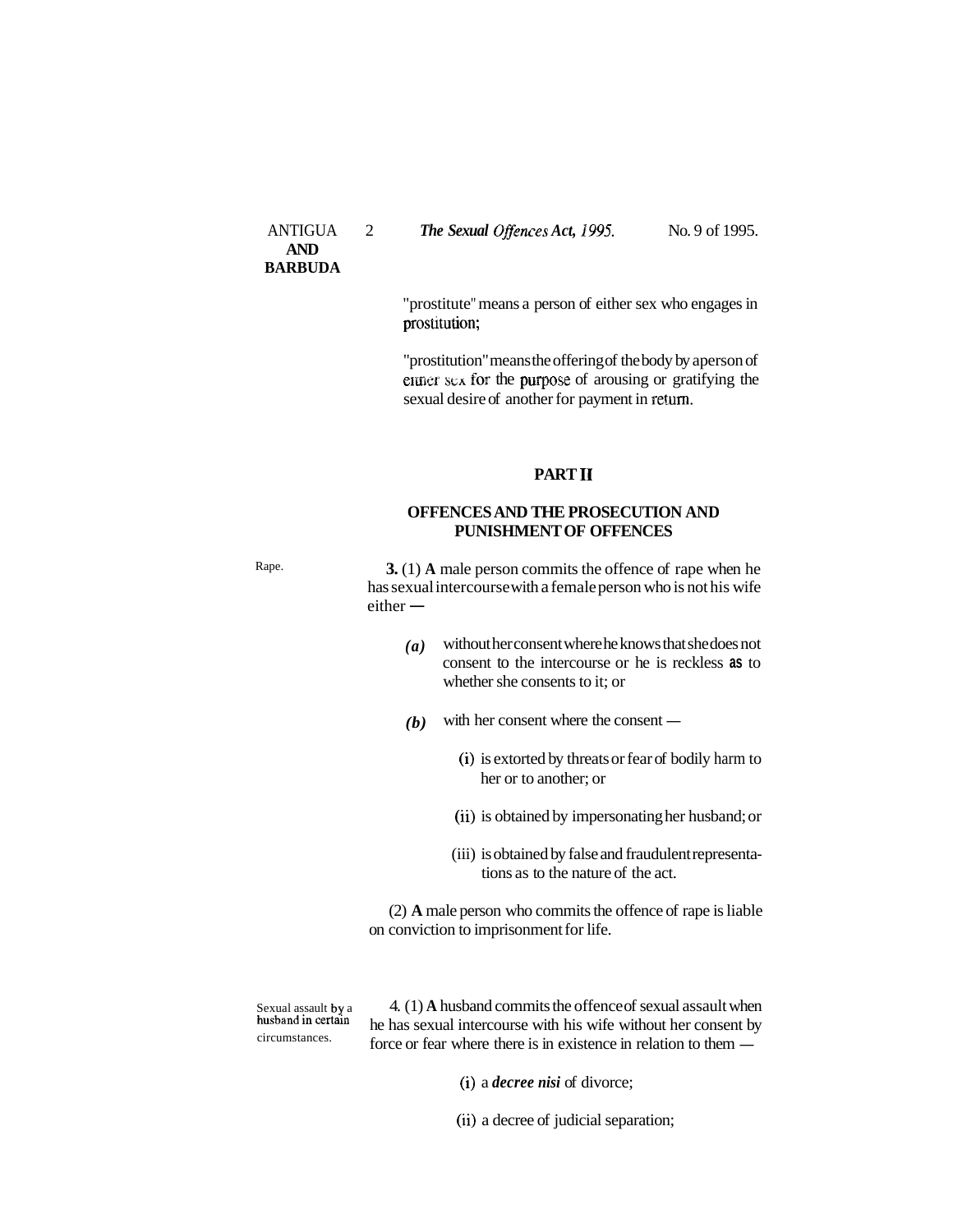- (iii) a separation agreement; or
- (iv) an order for the husband not to molest his wife or have sexual intercourse with her.

(2) **A** husband who commits the offence of sexual assault is liable on conviction to imprisonment for fifteen years.

(3) No proceedings for an offence under this section shall be instituted except by or with the consent of the Director of Public Prosecutions.

5. (1) Where a male person has sexual intercourse with a **sexual intercourse**  female person who is under the age of fourteen years, he is guilty with a fermed a few of such a few of the state of the state of the state of the state of the state of the state of the state of the state of the state of t of an offence, whether or not the female person consented to the intercourse or whether or not at the time of the intercourse he believed her to be fourteen years of age or more, and is liable on conviction to imprisonment for life.

(2) Where a marriage is invalid under section 61 of the Marriage Act, the invalidity does not make the husband guilty of cap. 347. an offence under this section because he has sexud intercourse with his wife, if he believes her to be his wife and has reasonable cause for the belief.

**6.** (1) Where a male person has sexual intercourse with a **sexual intercourse**  female person who is not his wife with her consent and who has **with female**  attained the age of fourteen yexs but has not yet attainedthe age of sixteen years, he is guilty of an offence, and is liable on conviction to imprisonment for ten years.

(2) **A** male person is not guilty of an offence under subsec-(2) **A** male<br>tion  $(1)$  -

- (a) if he honestly believed that the female person was sixteen years of age or more; or
- *(b)* if the male person is not more than three years older than the female person and the court is of the opinion that the evidence discloses that as between the male person and the female person, the male person is not wholly or substantially to blame.

7. (1) Where a female adult has sexual intercourse with amale **sexual intercourse**  person who is not her husband and who is under the age of sixteen

**slxteen.** 

and sixteen.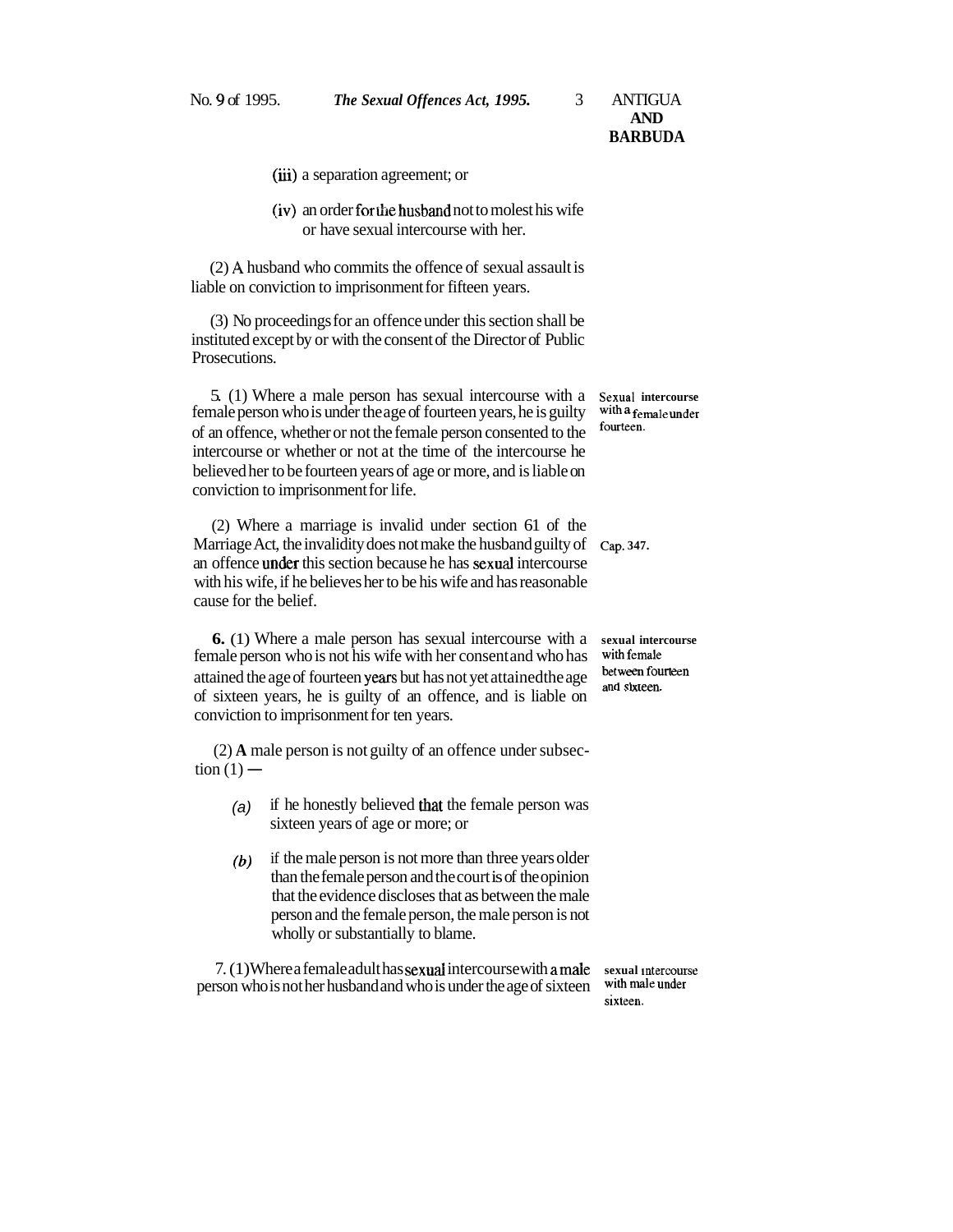#### **ANTIGUA** 4 *The Sexual Offences Act, 1995.* No. 9 of 1995.

years, she is guilty of an offence, whether or not the male person consented to the intercourse, and is liable on conviction to imprisonment for seven years.

(2) A **i** emaic adult is not guilty of an offence under subsection  $(1)$  —

- *(a)* if she honestly believed that the male person was sixteen years of age or more; or
- *(b)* if the female adult is not more than three years older than the male person and the court is of the opinion that evidence discloses that as between the female adult and the male person, the female adult is not wholly or substantially to blame.

**Incest. 8.** (1) A person commits the offences of incest knowing that another person is by blood relationship, his or her parent, child brother, sister, grandparent, grandchild, uncle, niece, aunt or nephew, as the case may be, has sexual intercourse with that person.

> (2) It is immaterial that sexual intercourse referred to under subsection (1) was had with the consent of the person.

> **(3) A** person who commits the offence of incest is liable on (3) A person who commits the conviction to imprisonment  $-$

- $(a)$  for life, if committed by an adult with aperson under fourteen years of age;
- $(b)$  for fifteen years, if committed by an adult with a person fourteen years of age or more;
- $(c)$  for two years, if committed between minors fourteen years of age or more.

**(4) A** person is not guilty of an offence under this section if that person committed the offence under restraint, duress or fear.

**(5)** In this section, any expression importing a relationship between two persons shall be taken to apply notwithstanding that therelationship is not traced through lawful wedlock, and "brother" includes half-brother and "sister" includes half-sister.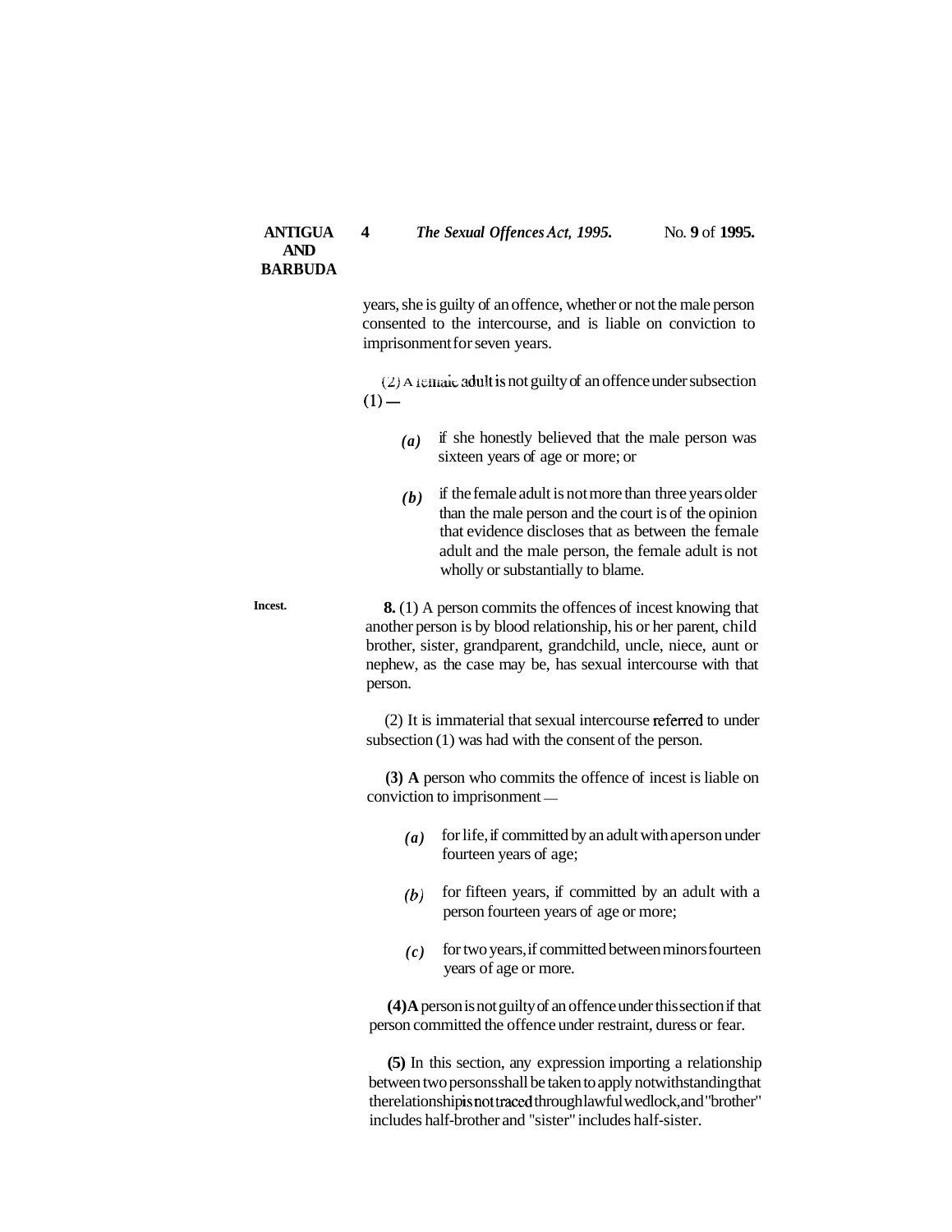| No. 9 of 1995.                                                                                                                                                                                    | The Sexual Offences Act, 1995.<br>5                                                                            | <b>ANTIGUA</b><br><b>AND</b><br><b>BARBUDA</b> |
|---------------------------------------------------------------------------------------------------------------------------------------------------------------------------------------------------|----------------------------------------------------------------------------------------------------------------|------------------------------------------------|
| <b>9.</b> (1) An adult who has sexual intercourse with a minor who<br>is the adult's adopted child, step-child, foster child ward or<br>dependant in the adult's custody is guilty of an offence. | Sexual intercourse<br>with adopted<br>minor, etc.                                                              |                                                |
|                                                                                                                                                                                                   | (2) An adult who commits an offence under this section is<br>liable on conviction to imprisonment —            |                                                |
| (a)                                                                                                                                                                                               | for life, if committed with a minor under fourteen<br>years of age;                                            |                                                |
| (b)                                                                                                                                                                                               | for fifteen years, if committed with a minor fourteen<br>years of age or more.                                 |                                                |
| $who -$                                                                                                                                                                                           | <b>10.</b> (1) An adult who has sexual intercourse with a minor                                                | sexual intercourse<br>with minor<br>employee.  |
| (a)                                                                                                                                                                                               | is in the adult's employment; or                                                                               |                                                |
| (b)                                                                                                                                                                                               | is in respect of any employment or work under or in<br>any way subject to the adult's control or direction; or |                                                |
| (c)                                                                                                                                                                                               | receives his or her wages or salary directly or indi-<br>rectly from the adult,                                |                                                |
| for ten years.                                                                                                                                                                                    | is guilty of an offence and is liable on conviction to imprisonment                                            |                                                |
| $(2)$ For the purposes of subsection $(1)$ it is not a defence for the<br>adult to prove that the minor employee consented to the inter-<br>course.                                               |                                                                                                                |                                                |

**(3)** An adult shall not be guilty of an offence under this section if the minor is the spouse of the adult.

**11.** (1) Where aperson under circumstances that do not amount Sexual intercourse rape has sexual intercourse with another who is mentally with mentally bonormal and who is not the nerson's snouse that person is quilty sub to rape has sexual intercourse with another who is mentally subnormal and who is not the person's spouse, that person is guilty of an offence and is liable on conviction to imprisonment for fifteen years.

(2) It is a defence for that person to prove that he did not know and had no reason to believe that the other person was mentally subnormal.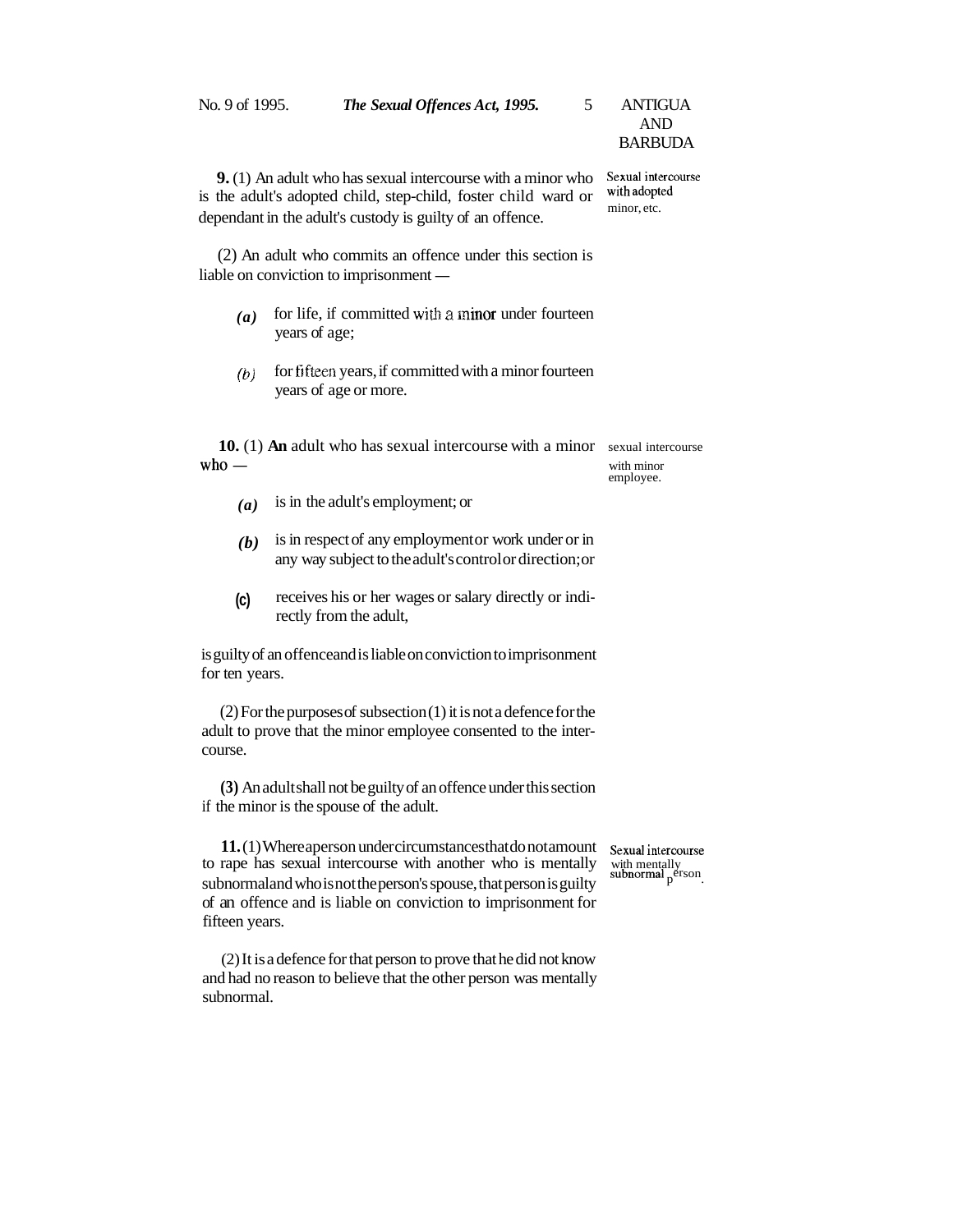| <b>ANTIGUA</b><br><b>AND</b><br><b>BARBUDA</b> | 6<br>The Sexual Offences Act, 1995.                                                                                                                                                                                                                                                        |                                                        | No. 9 of 1995. |
|------------------------------------------------|--------------------------------------------------------------------------------------------------------------------------------------------------------------------------------------------------------------------------------------------------------------------------------------------|--------------------------------------------------------|----------------|
|                                                | (3) In this section "mentally subnormal" means state of<br>arrested or incomplete development of mind which includes a<br>significant impairment of intelligence and social functioning and<br>is irresponsible conduct on the part of the person concerned.                               |                                                        |                |
|                                                | (4) No proceedings for an offence under this section shall be<br>instituted except by or with the consent of the Director of Public<br>Prosecutions who shall have regard inter alia as to whether or not<br>any abuse in relation to the mentally subnormal person has been<br>committed. |                                                        |                |
| Buggery.                                       | 12. (1) A person who commits buggery is guilty of an offence<br>and is liable on conviction to imprisonment —                                                                                                                                                                              |                                                        |                |
|                                                | (a)                                                                                                                                                                                                                                                                                        | for life, if committed by an adult on a minor;         |                |
|                                                | (b)<br>adult;                                                                                                                                                                                                                                                                              | for fifteen years, if committed by an adult on another |                |
|                                                | (c)                                                                                                                                                                                                                                                                                        | for five years, if committed by a minor.               |                |
|                                                | (2) In this section "buggery" means sexual intercourse per<br><i>anum</i> by a male person with a male person or by a male person<br>with a female person.                                                                                                                                 |                                                        |                |
| <b>Bestiality.</b>                             | 13 (1) A person who commits bestiality is guilty of an offence<br>and is liable on conviction to imprisonment for ten years.                                                                                                                                                               |                                                        |                |
|                                                | (2) In this section "bestiality" means sexual intercourse per<br>$m u m$ or per vaginum by a male or female person with an animal.                                                                                                                                                         |                                                        |                |
| Indecent assault.                              | 14. (1) A person who indecently assaults another is guilty of<br>an offence and is liable on conviction to imprisonment for five<br>years.                                                                                                                                                 |                                                        |                |
|                                                | (2) A person under the age of sixteen years cannot in law give<br>any consent which would prevent an act being an assault for<br>purposes of this section.                                                                                                                                 |                                                        |                |
|                                                | (3) In this section, "indecent assault" means an assault accom-<br>panied by words or circumstances indicating an indecent inten-<br>tion.                                                                                                                                                 |                                                        |                |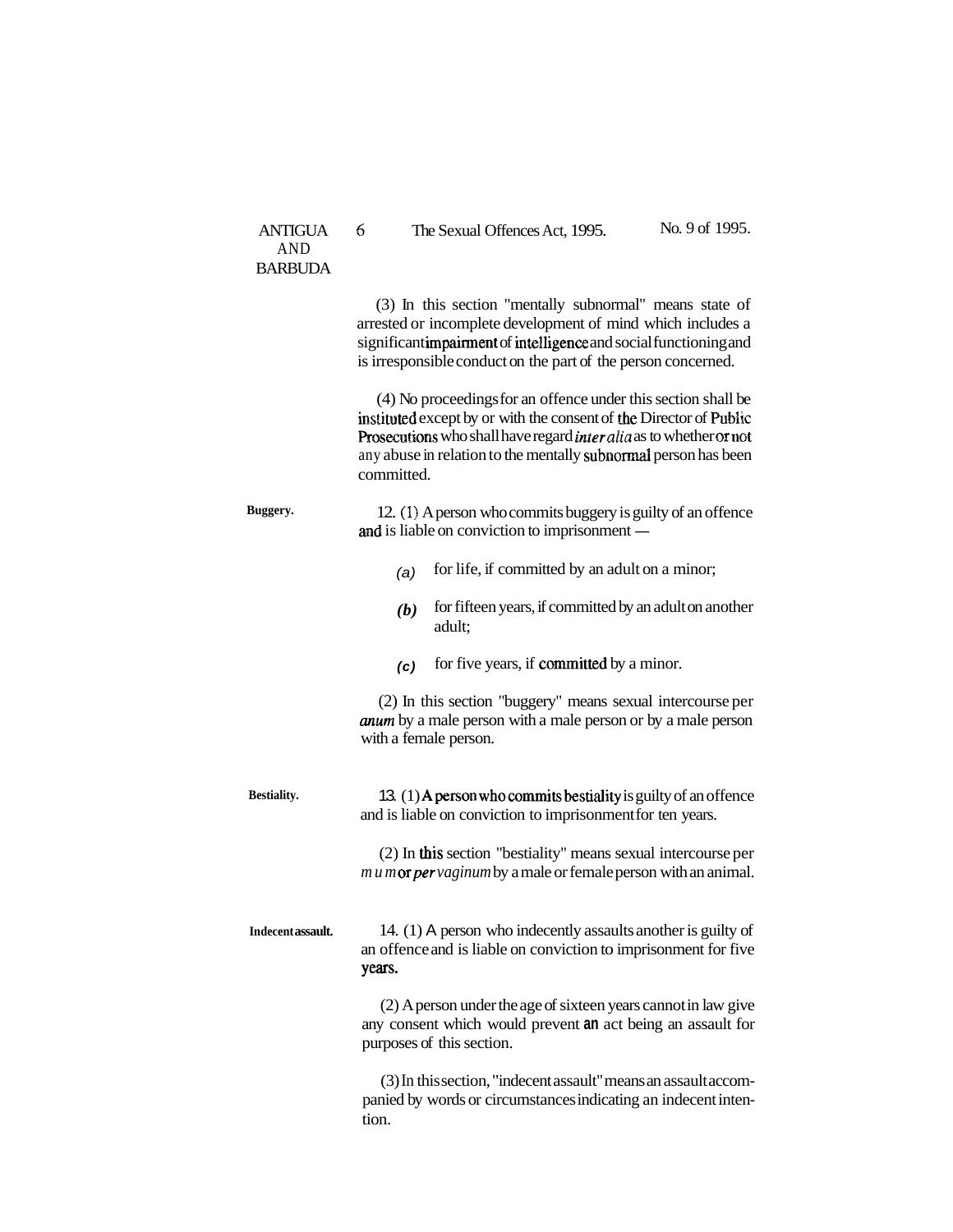No. 9 of 1995. The Sexual *Offences Act,* **1995. 7 ANTIGUA** 

# AND BARBUDA

15. **(1) A** person who commits an act of serious in&cency on **Serious indecency.**  or towards another is guilty of an offence and is liable on 15. (1) **A** person who **commits** or<br>or towards another is guilty of<br>conviction to **imprisonment** —

- **(a)** for ten years, if committed on or towards a minor under sixteen years of age;
- *(b)* for five years, if committed **an** or towards a person sixteen years of age of more,

(2) Subsection (1) does not apply to an act of serious indecency  $(2)$ Subsection(1) does not apply to committed in private between  $-$ 

- (a) a husband and his wife; or
- *(b)* a male person and a female person each of whom is sixteen years of age or more;

both of whom consent to the commission of the act.

(3) An act of "serious indecency" is an act, other than sexual intercourse (whether natural or unnatural), by a person involving the use of the genital organ for the purpose of arousing or gratifying sexual &sire. titying sexual *d*esire.<br>16. A person who — **Rocuration**.

- (a) procures a minor **under** sixteen years of age to have sexual intercourse with any person either in Antigua and Barbuda or elsewhere; or
- *(b)* procures another for prostitution, whether or not the person procured is already a prostitute, either in Antigua and Barbuda or elsewhere; or
- **(c)** procures another person to become an inmate, whether or not the person procured is already an inmate elsewhere, of or to frequent a brothel either in Antigua and Barbuda or elsewhere,

is guilty of an offence and is liable on conviction to imprisonment for fifteen years. 17. A **person** who — **Procuring and Procuring and Procuring and Procuring and Procuring and Procuring and Procession**  $\mathbb{R}^n$ 

**defilement of a person.**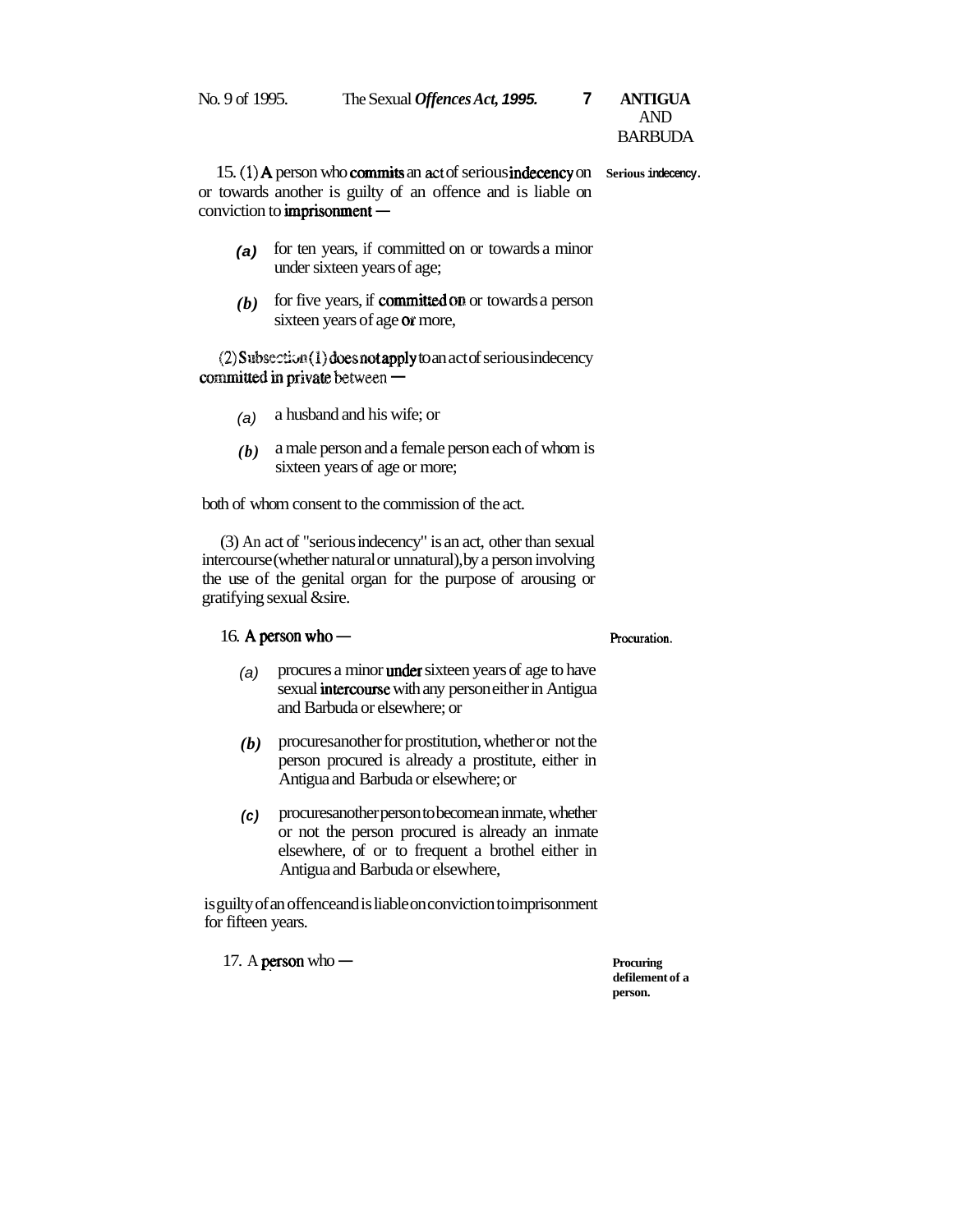| <b>ANTIGUA</b><br>AND<br><b>BARBUDA</b> | 8                                                                     | The Sexual Offences Act, 1995.                                                                                                                                                                                                                                                                                                                                                                    | No. 9 of 1995. |
|-----------------------------------------|-----------------------------------------------------------------------|---------------------------------------------------------------------------------------------------------------------------------------------------------------------------------------------------------------------------------------------------------------------------------------------------------------------------------------------------------------------------------------------------|----------------|
|                                         | (a)                                                                   | by threats or intimidation procures another to have<br>sexual intercourse with any person either in Antigua<br>and Barbuda or elsewhere; or                                                                                                                                                                                                                                                       |                |
|                                         | (b)                                                                   | by deception procures another to have sexual inter-<br>course with any person either in Antigua and Bar-<br>buda or elsewhere; or                                                                                                                                                                                                                                                                 |                |
|                                         | (c)                                                                   | applies, administers to or cause to be taken by any<br>person any drug, matter or thing with intent to stupefy<br>or overpower that person so as thereby to enable any<br>other person to have sexual intercourse with that<br>person,                                                                                                                                                            |                |
|                                         | for fifteen years.                                                    | s guilty of an offence and is liable on conviction to imprisonment                                                                                                                                                                                                                                                                                                                                |                |
| Detention of a<br>person.               | 18. (1) A person who detains another against that<br>other's will $-$ |                                                                                                                                                                                                                                                                                                                                                                                                   |                |
|                                         | (a)                                                                   | in or upon any premises with intent that the person<br>detained may have sexual intercourse with any per-<br>son; or                                                                                                                                                                                                                                                                              |                |
|                                         | (b)                                                                   | in any brothel,                                                                                                                                                                                                                                                                                                                                                                                   |                |
|                                         | for ten years.                                                        | is guilty of an offence and is liable on conviction to imprisonment                                                                                                                                                                                                                                                                                                                               |                |
|                                         | detention.                                                            | (2) A magistrate who is satisfied upon oath that there is<br>reasonable ground for believing that a person is unlawfully<br>detained in any place for immoral purposes, may issue a warrant<br>authorising any constable to enter (if need be by force) and search<br>any place specified in the warrant and to remove any person so<br>detained and apprehend any person accused of the unlawful |                |
| Abduction of a<br>female.               |                                                                       | 19. A person who takesaway or detains a female person against<br>her will with intent -                                                                                                                                                                                                                                                                                                           |                |
|                                         | $\left(a\right)$                                                      | to marry her $\alpha$ to have <b>sexual</b> intercourse with her; or                                                                                                                                                                                                                                                                                                                              |                |
|                                         | (b)                                                                   | to cause her to <b>namy</b> or to have sexual intercourse                                                                                                                                                                                                                                                                                                                                         |                |

with a male person,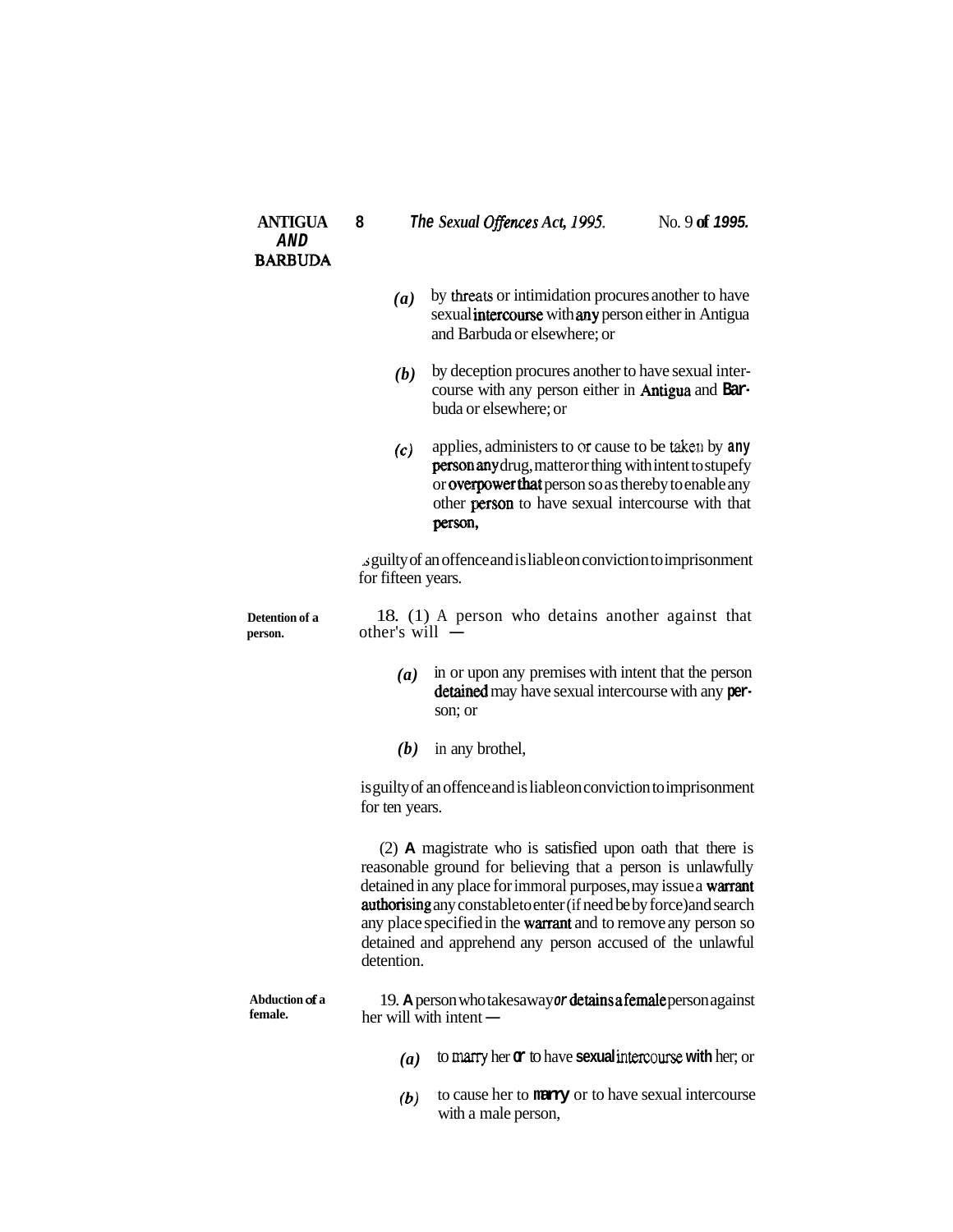| No. 9 of 1995. | The Sexual Offences Act, 1995 |  |
|----------------|-------------------------------|--|
|                |                               |  |

No. **V** of 1995. **The** *Sexual Offences* **Act, 1995. 9 ANTIGUA AmvD BARBUDA** 

is guilty of an offence **and** is liable on conviction to imprisonment for ten years. **20.** (1) **A** person who - **Householder, etc. Householder, etc.** 

- **defined being the owner, occupier or manager of premises; or**
- *(b)* having control of premises or assisting in the man- **ager.**  agement or control of premises,

**permits a minor** under sixteen years of age to resort to or to be in or upon the premises for the purpose of having sexual intercurse with any person is guilty of an offence and is liable on conviction to imprisonment for ten years.

(2) It is a &fence for a person charged under this section to prove that he did not know or had no reason to believe or suspect that the minor **was** under the age of sixteen years.

(3) **A** person shall not be charged for an offence under this section if the minor is the spouse of that person.

#### 21. A person who -

- (a) **keeps** or manages or acts or assists in the management of a brothel; or
- $(b)$  being the tenant, lessee, occupier or person in charge of **my** premises, knowingly permits the premises or any **part** thereof to be **used as** a brothel or for the purposes **d** prostitution; ar
- **(c)** being **the** lessor **or** landlord of any premises, or the agent of the lessor **or** landlord, lets the same or any part thereof with the **knowledge that** the premises or some part thereof are or is to be used **as** a brothel, or is wilfully a party to the **continued use of** the premises or any part thereof **as** a brothel,

is guilty of an offence and is liable **on** summary conviction to a fine of \$10,000 and to imprisonment for five years.<br>
22. (1) **A** person who — **Persons living on Persons living on Persons living on** 

**earnings of prostitution.** 

**permitting** 

**sixteen years of** 

**Prohibition of brothel.**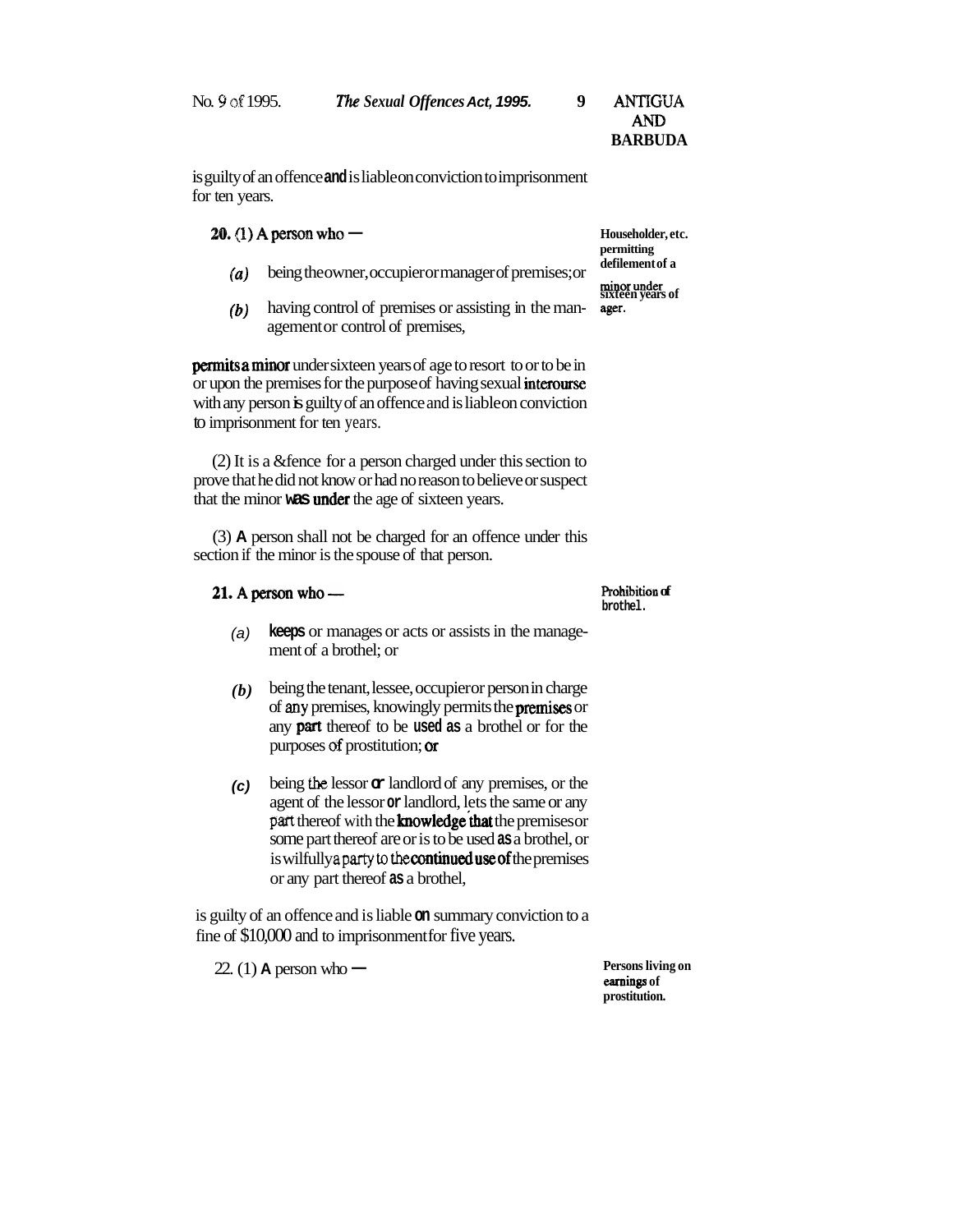- **(a)** knowingly lives wholly or in part on the earnings of prostitution, or
- **(b) in** any place solicits for immoral purposes,

is guilty of **an** offence and is liable on conviction to **imprisonment** for five years.

 $(2)$  If it **appears** to any Magistrate, by **complaint** on oath, that there is reason **to** suspect that any premises is used for purposes of prostitution and that any person residing in or frequenting the premises is living wholly or in part on the earnings of prostitution, the Magistrate may issue a warrant authorising any constable to enter (if need be by force) and **search** the premises and to arrest that person.

(3) Where aperson is proved to live with or to be habitually in thecompany of aprostitute, or is proved to have exercised control, direction, or influence over the movements of a prostitute, in such a manner as to show that the person is aiding, abetting or compelling the prostitution with any other person or generally that person shall be deemed tobe knowingly living on the earnings of prostitution unless the person proves the contrary.

### PART III

#### **SUPPLEMENTAL PROVISIONS**

- **sexual intercourse.** 23. Where in any proceedings for an offence under this ACL it is necessary to prove sexual intercourse (whether natural or unnatural) it shall not be necessary to prove the completion of the intercourse by the emission of seed but the intercourse shall be deemed complete upon proof of penetration only.
- Divestment of 24. Where at the **trial** of any offence under this Act, it is proved<br>authority. to the satisfaction of the Court that the defilement of a minor has been caused, encouraged or favoured by the minor's father, mother, guardian or any other person who has lawful care or charge of the minor, the court may divest such person of all authority over the minor and appoint any other suitable person willing to take charge of the minor to be the guardian until the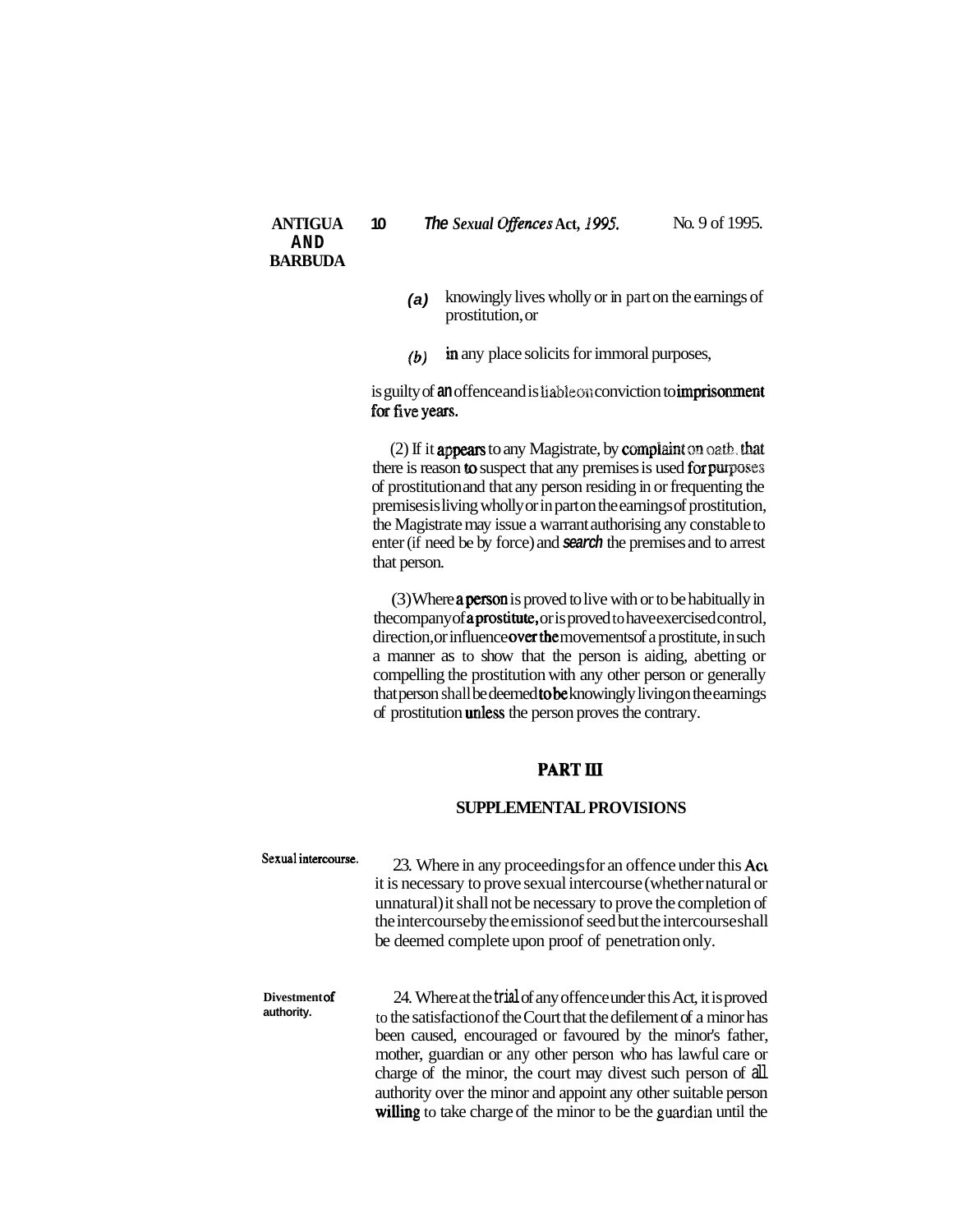| No. 9 of 1995.   | The Sexual Offences Act, 1995.<br>11                                                                                                                                                                                                                                                                                                                                                                                                                    | <b>ANTIGUA</b><br><b>AND</b><br><b>BARBUDA</b>                      |
|------------------|---------------------------------------------------------------------------------------------------------------------------------------------------------------------------------------------------------------------------------------------------------------------------------------------------------------------------------------------------------------------------------------------------------------------------------------------------------|---------------------------------------------------------------------|
|                  | minor becomes an adult and the Court shall have power to vary<br>from time to time or rescind such order.                                                                                                                                                                                                                                                                                                                                               |                                                                     |
|                  | 25. If at a trial for an offence under this Act the jury has to<br>consider whether a person believed that another was consenting<br>to sexual intercourse or to any other sexual act, the judge shall<br>direct the jury that the presence or absence of reasonable grounds<br>for such a belief is amatter to which the jury is to have regard, in<br>conjunction with any other relevant matters, in considering<br>whether that person so believed. | consent.                                                            |
|                  | 26. Any proceedings in respect of an offence under sections 3<br>and 4 or in any offence involving a minor shall be heard in camera<br>unless the court otherwise directs.                                                                                                                                                                                                                                                                              | Hearing in camera.                                                  |
|                  | 27. (1) In proceedings in respect of an offence under this Act<br>no evidence shall be adduced by or on behalf of the accused<br>concerning the sexual activity of the complainant with any person<br>other than the accused unless the Court, on an application made<br>by or on behalf of the accused in the absence of the jury, thinks<br>such evidence necessary for the fair tria! of the accused.                                                | <b>Evidence</b><br>concerning sexual<br>activity and<br>reputation. |
|                  | (2) Save as provided in subsection (1), no evidence of sexual<br>reputation is admissible for the purpose of challenging or support-<br>ing the credibility of the complainant.                                                                                                                                                                                                                                                                         |                                                                     |
|                  | 28. The Common Law rules relating to evidence of recent<br>complaint in sexual offence cases are abolished.                                                                                                                                                                                                                                                                                                                                             | Recent complaint.                                                   |
| Barbuda except — | 29. (1) After a person is accused of an offence under this Act,<br>no matter likely to lead members of the public to identify a person<br>as the complainant or as the accused in relation to that accusation<br>shall either be published in Antigua and Barbuda in a written<br>publication available to the public or be broadcastin Antigua and                                                                                                     | Anonymity of<br>complainant and<br>accused.                         |
| (a)              | where, on the application of the complainant or the<br>accused, the Court directs that the effect or the<br>restriction is to impose a substantial and unreason-<br>able restriction on the reporting of proceedings and<br>that it is in the public interest to remove the restriction<br>in respect of the applicant; or                                                                                                                              |                                                                     |
| (b)              | in the case of an accused, after he has been tried and<br>convicted of the offence.                                                                                                                                                                                                                                                                                                                                                                     |                                                                     |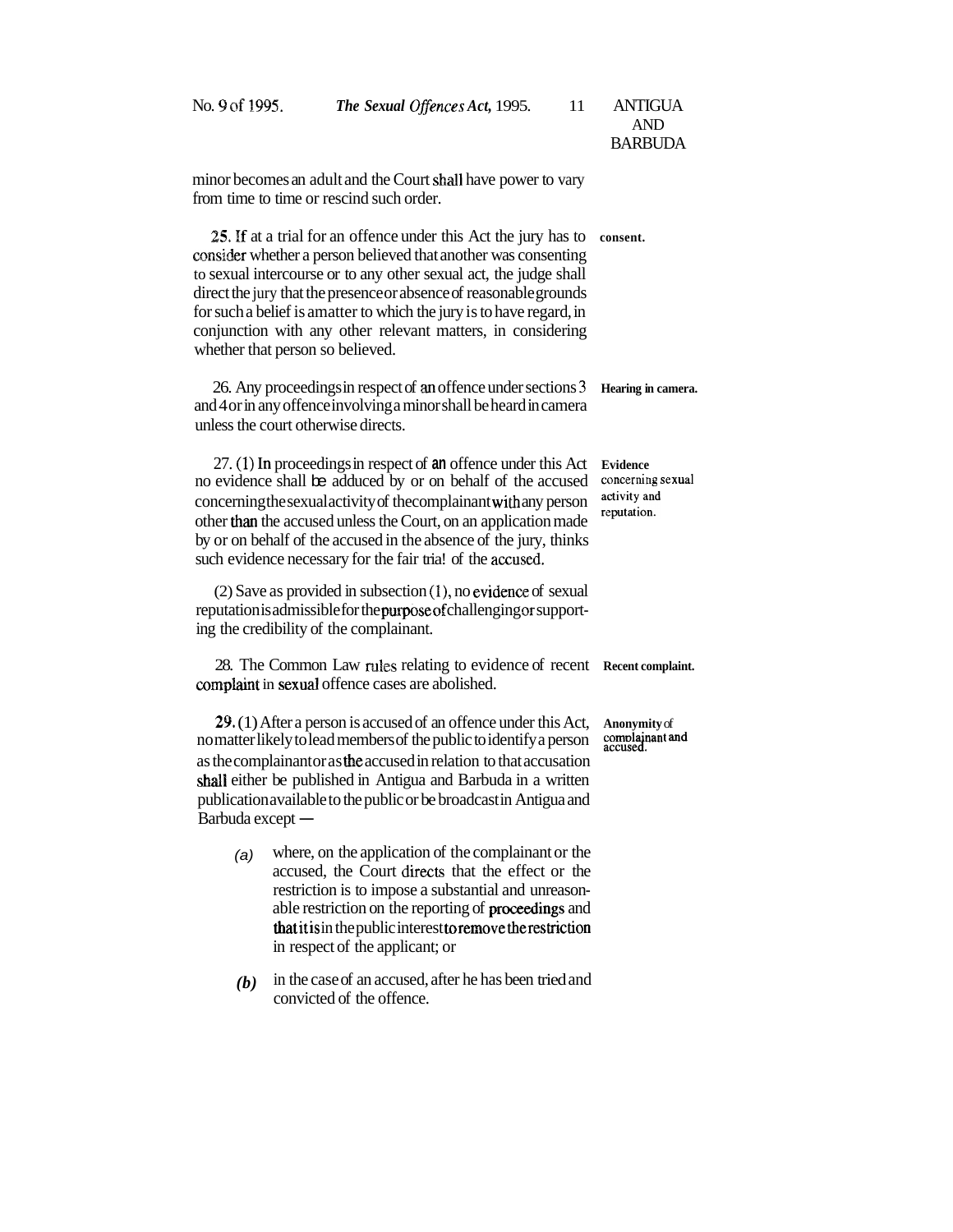#### ANTIGUA 12 The *Sexual Qffences Act, 1995.*

No. 9 of 1995.

(2) A person who publishes or broadcasts any matter contrary to subsection (1) is guilty of an offence and liable on summary conviction to a fine of twenty-five thousand dollars and to imprisonment for two years and upon conviction on indictment to a fine or twenty-five thousand dollars and to imprisonment for five years.

 $(3)$  Subsection  $(2)$  refers to  $-$ 

- (a) in the case of a publication in a newspaper or periodical, any proprietor, any editor and publisher of the newspaper or periodical;
- *(b)* in the case of any other publication, the person who publishes it; and
- **(c)** in the case of a broadcast, any body corporate which transmits or provides the programme in which the broadcast is made and any person having functions in relation to the programme corresponding to those of an editor of a newspaper.
- an editor or a new<br>  $(4)$  In subsection  $(1)$  —

 $(4)$  In subsection  $(1)$  —<br>"accused means —

- **(a)** a person named in an information laid alleging that that person has committed the offence;
- *(b)* a person who appear before a Court charged with the offences:

"complainant" includes in relation to a person accused of an offence under this Act, the person against whom the offence is alleged to have been committed.

**Committalproceed- 30.** (1) A Magistrate's Court inquiring into an offence under **ing.** this Act may, if satisfied that all the evidence before the court (whether for the prosecution or for the defence) consists of written statements tendered to the court under subsection **(3),**  with or without exhibits, commit the accused for trial for the offence without consideration of the contents of those statewith or without existence without compared<br>ments unless —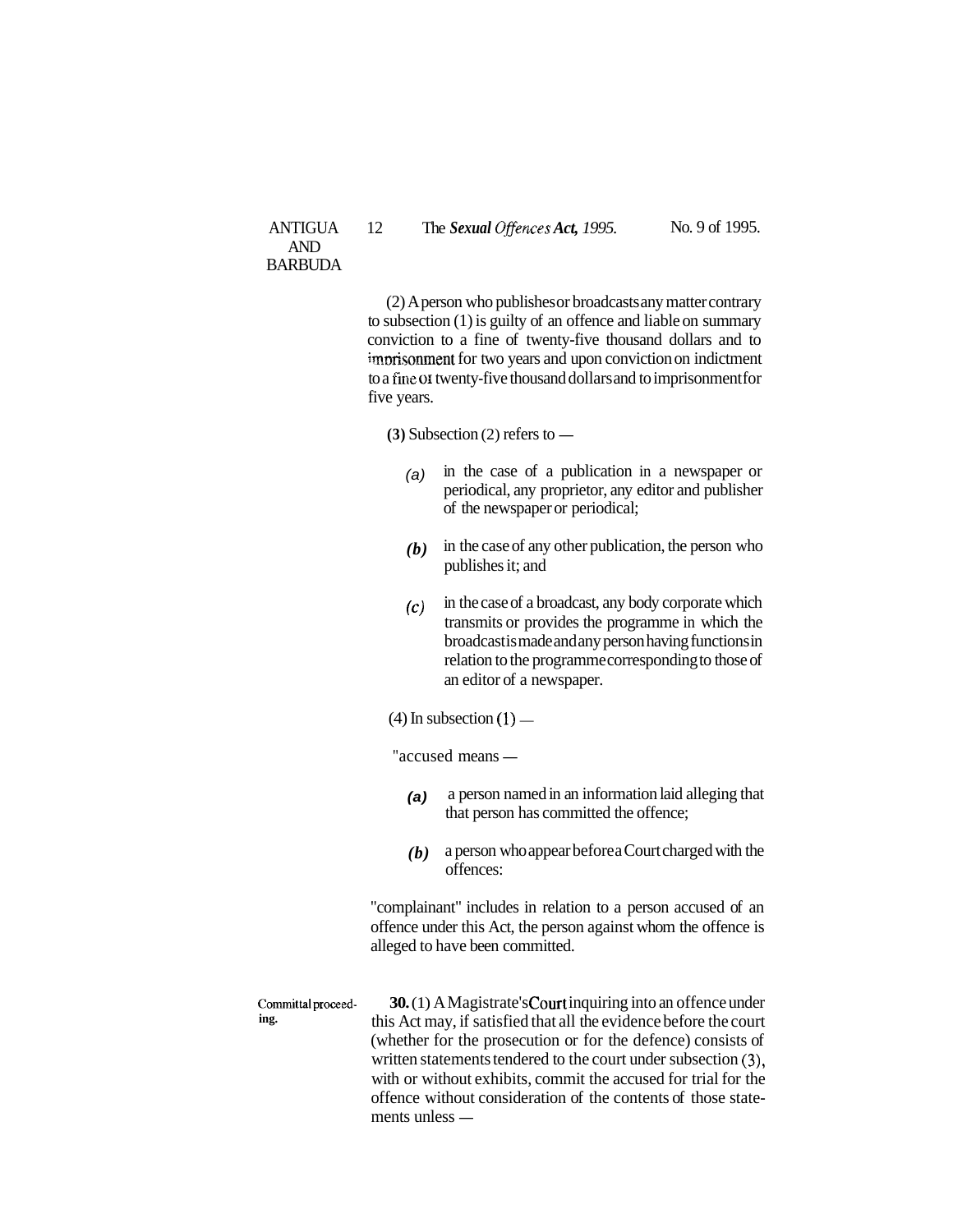- **(a)** the accused or one of the accused is not represented by counsel or solicitor;
- **(b)** counsel or solicitor for the accused or one of the accused, as the case may be, has requested the court to consider a submission that the statements disclose insufficient evidence to put that accused on trial by jury for the offence.

 $(2)$  In committal proceedings a written statement by any person shall, if the conditions mentioned in subsection **(3)** are satisfied, be admissible as evidence to the like effect by that person.

 $(3)$  The conditions referred to in subsection  $(2)$  are that  $-$ 

- **(a)** the statement purports to be signed by the person who made it;
- (b) the statement contains a declaration by that person to the effect that it is true to the best of his knowledge and belief and that he made the statement knowing that, if it were tendered in evidence, he would be liable to prosecution if he wilfully stated in it anything which he knew to be false or did not believe to be true;
- **(c)** before that statement is tendered in evidence a copy of the statement is given, by or on behalf of the party proposing to tender it, to each of the parties to the proceedmgs; and
- *(d)* before the statement is tendered in evidence at the committal proceedings, none of the other parties objects to the statement being so tendered under this section.

(4) The following provisions also have effect in relation to any written statement tendered in evidence under this section, that is (4) I he for<br>written state<br>to say  $-$ 

(a) where the statement is made by a minor, it shall give his age;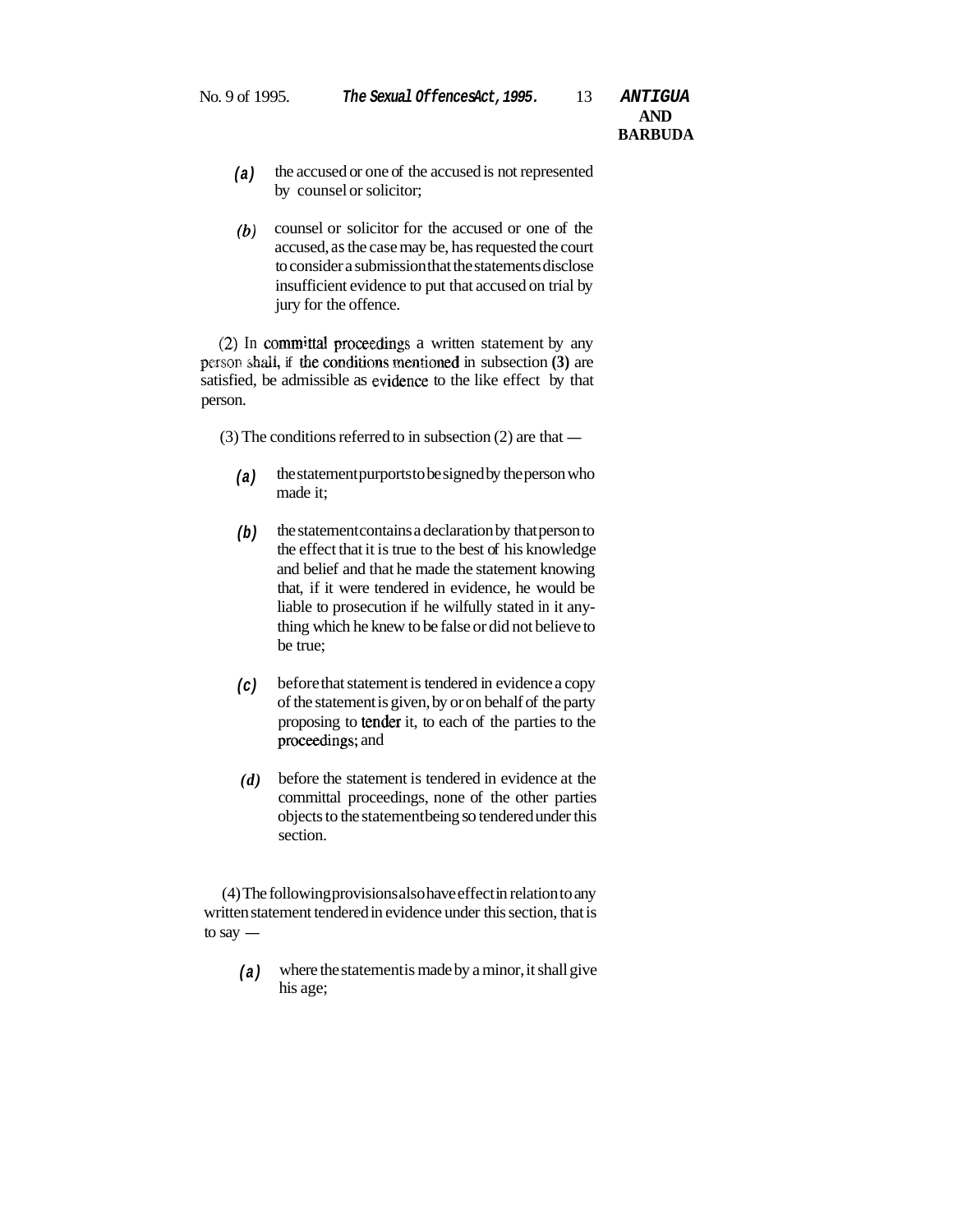**ANTIGUA AND BARBUDA**  *14 The Sexual Offences Act,* **i995.** No. 9 of 1995.

- $(b)$  where the statement is made by aperson who cannot read, it shall be read to him before he signs it and shall be accompanied by a declaration by the person who so read the statement to the effect that it was so read; and
- $(c)$  where the statement refers to any other document as an exhibit, the copy given to any other party to the proceedings under paragraph  $(c)$  of subsection  $(3)$ shall be accompanied by a copy of that document or by such information as may be necessary in order to enable the party to whom it is given to inspect that document or a copy thereof.

**Alternative verdict. 31. (1)** If, upon the trial of any indictment for rape, or for an offence under section 4, the jury is satisfied that the defendant is guilty of an offence under section 7, 10 or 16, or of an indecent assault, but is not satisfied that the defendant is guilty if the offence charged in the indictment or of an attempt to commit the same, then and in every such case the jury may acquit the defendant of the offence and find him guilty of such offence as mentioned above or of an indecent assault. and thereupon the defendant is liable to be punished in the same manner as if he had been convicted upon an indictment for such offence as mentioned above or for the offence of indecent assault.

> (2) If upon the trial of any indictment for incest by a person, the jury is satisfied that the defendant is guilty of an offence under section 4 or **10** or of an indecent assault but is not satisfied that the defendant is guilty of the charge of incest or of an attempt to commit the same then and in every such a case the jury may find him guilty of an offence under section 4 or 10 or of indecent assault as the case may be.

| <b>Repeals and</b><br>amendments. | 32. (1) The Criminal Law Amendment Act is repealed.                                          |  |
|-----------------------------------|----------------------------------------------------------------------------------------------|--|
| Cap. 21.                          | (2) The enactments specified in the Schedule are amended in<br>the manner specified therein. |  |
| Savings.                          | 33. (1) Where immediately before the coming into operation<br>of this $Act -$                |  |

*(a)* any person has been charged or indicted under the repealed Act or amended law and such charge or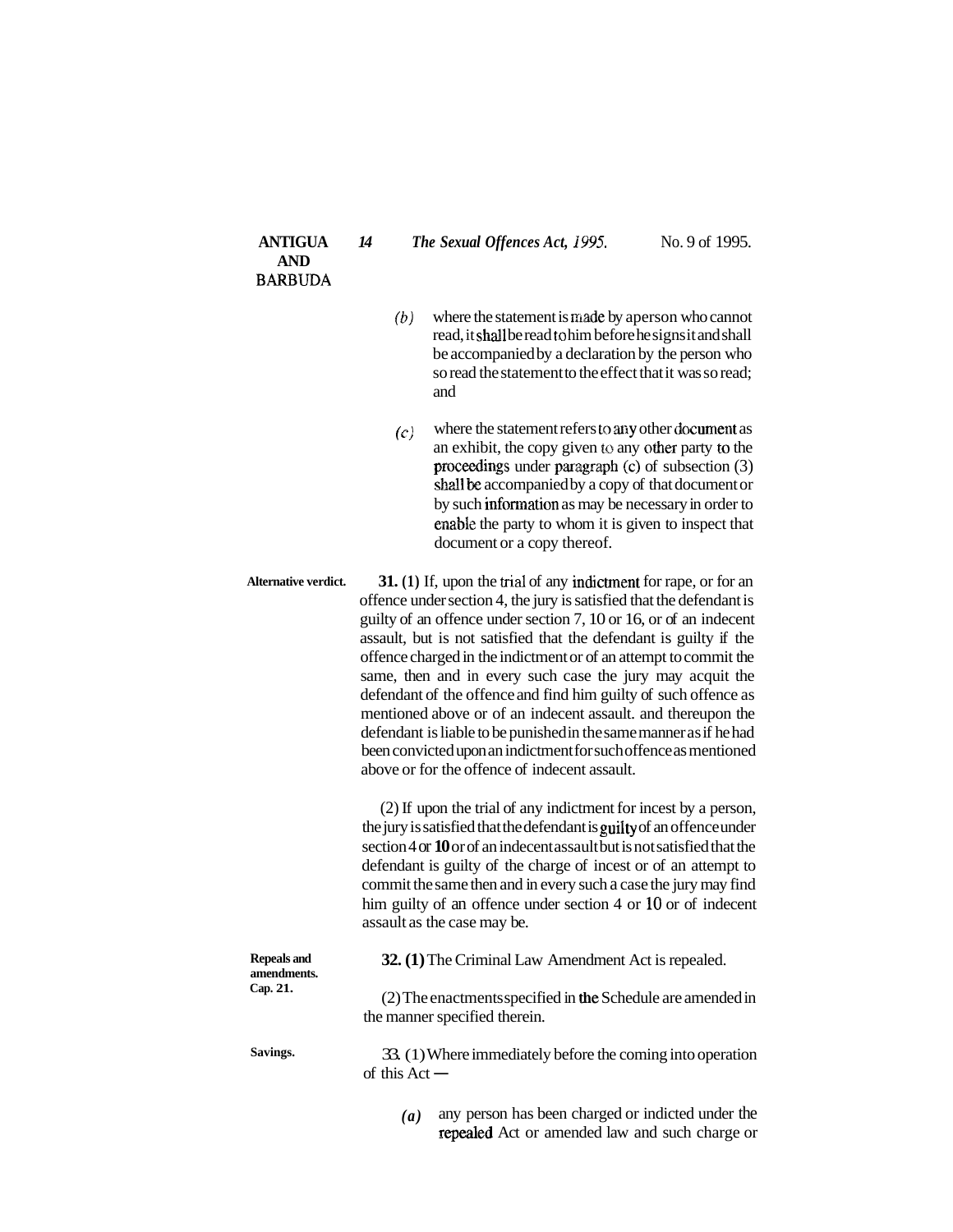- indictment Bas not been finally determined, such **Cap.21**  charge or indictment shall continue to be dealt with and completed or otherwise determined in all respects as if this Act had not been enacted;
- *(b)* any order has been issued under the repealed Act or amended law, the validity of the order shall not be affected by the repeal of the Act or amended law and anything done or omitted after the repeal took effect which would have constituted **an** offence under the repealed Act or amended law if that Act or amended law bad remained in force shall constitute an offence under that Act and be punishable accordingly.

(2) In this section "repealed Act or amended law" means the Criminal Law Amendment Act and any law amended or provision of any law repealed under section 33.

# SCHEDULE (Section 32) Enactment. Extent of Amendments Female Lunatic In section 3, by deleting the words, "two years" and substitut-(Protection) Act ing the words "twenty years" Cap. 30. O f f e n c e s Repeal sections 46, 47, 48, 49, 50, 56, and 57. against the Person Act, Cap. 58. Small Charges In section 18, by deleting the words "forty-eight dollars" Act Cap. 77. wherever they occur and substituting the words "Twenty thousand dollars". In section 39, (a) by repealing subsections  $(1)$  and  $(2)$ ; *(b)* in subsection (3) by deleting the words "twomonths" and substituting the words "two years"; *(c)* in subsection (4) by deleting the words "six months" and substituting the words "three years"; and